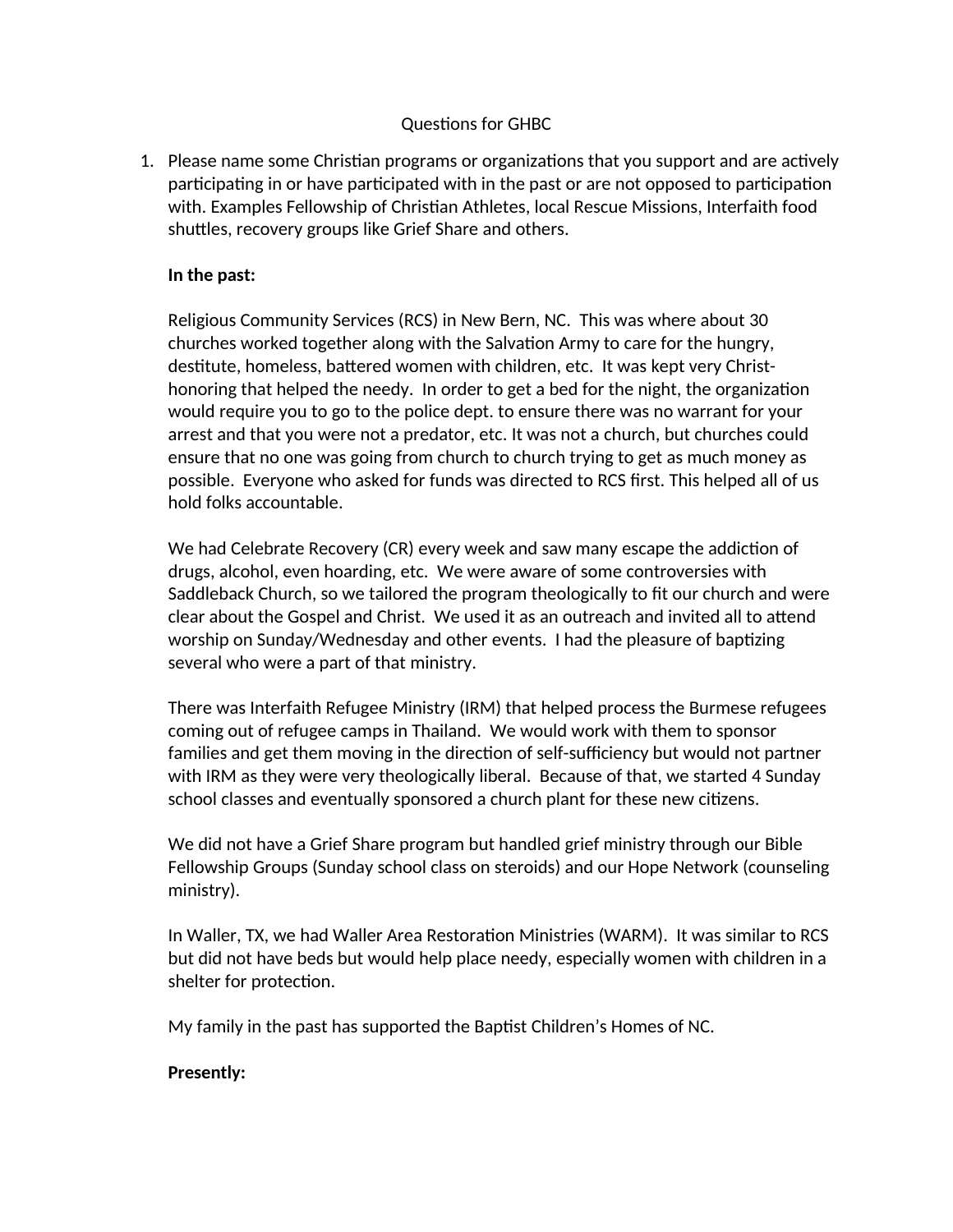Our church in the past has supported Faith Mission in Brenham, TX. It was similar to RCS and WARM, but they got cozy with the government and compromised in a few areas, and would not make their accounting available to supporting churches. We, therefore, quit sending them funds but will still partner with them for hurricane relief, hurricane-refuge relief, etc. We will join to help a great need but will not financially support them mixing the government and the watered-down Gospel in day-to-day activities.

Our church did have a Celebrate Recovery, but Covid killed it and when we attempted to restart it, it did not gain traction. However, the leaders and those who were serious about recovery, do still stay in touch, meet, and support one another so if we ever relaunch it, we could. Again, we tailored it to our church and was clear about God's Word and Christ.

The church has supported a few young men who were in pursuit of an Eagle Scout achievement with projects, etc. However, we do not host a group as we realize that even this long-standing organization has shifted toward cultural compliance which we do not support.

Presently my family sponsors a teenager in Kenya through Childcare Worldwide.

An organization may do good things to help people physically but there is so much that is going on in our world that I cannot support. A local church has a PFLAG chapter, another church that seeks to bring Christians and Muslims together, etc. and of this, I will not join. Another thing that I will not be a part of is what happened a few years ago when some in the SBC were seeking to utilize the "camel method" of evangelizing Muslims.

2. Please name any other organizations that you are a part of or may have been a part of in the past such as FreeMasons, Fema Pastors, and Red Cross.

None. In fact, I have had to do recovery ministry for some who have come out of the Free Masons, and their kids. Regarding the Red Cross and being a military man, I have given blood on many occasions either at the military clinic or when the Red Cross would collect blood. Other than that, I have not been involved with them. I have never encountered a FEMA pastor but if I did and overheard something that was in violation of Scripture, I would address it. I did receive SBC disaster training, but that certification has expired. I think it is good for 3 years and then you must attend refresher training.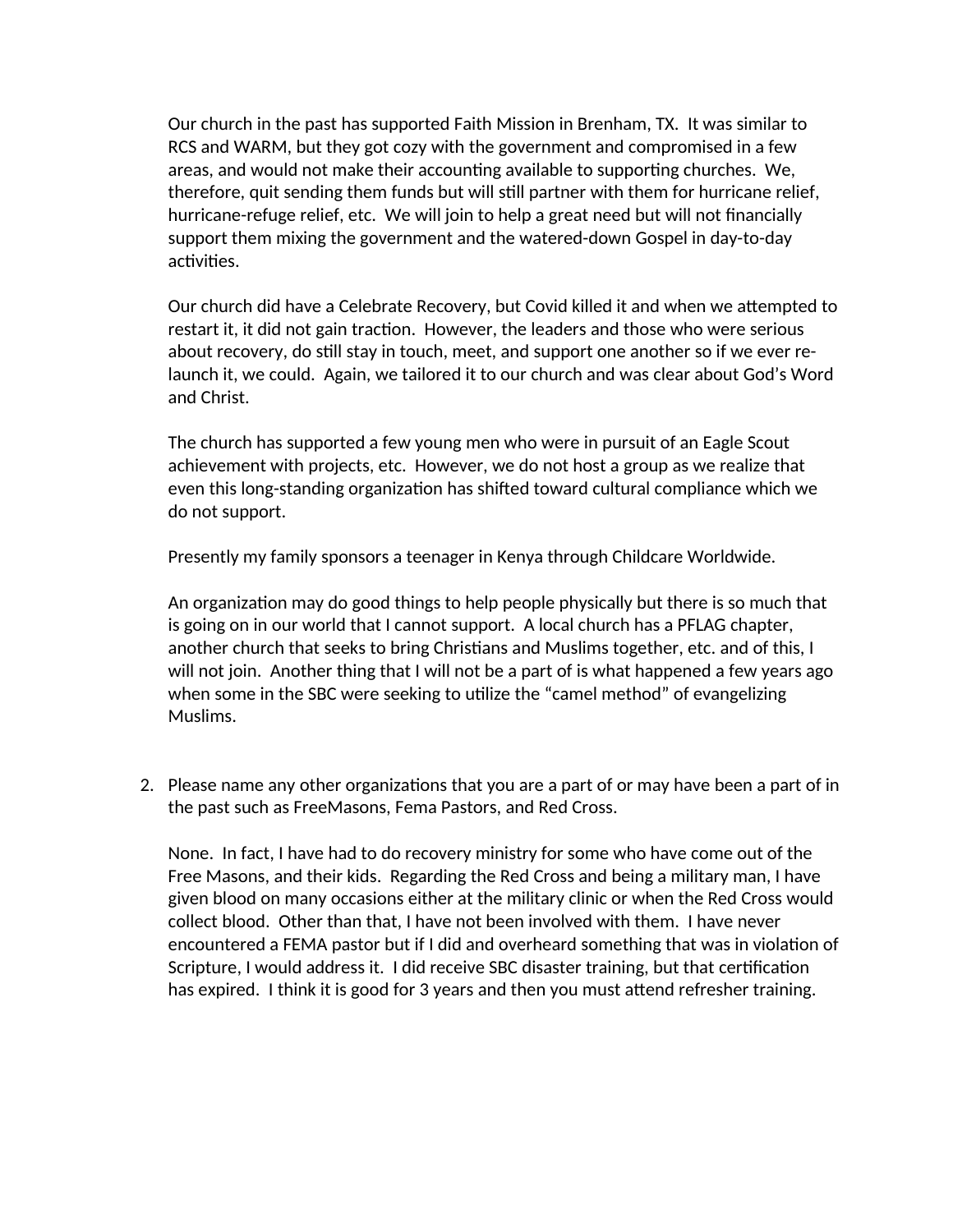3. We would like to know your overall opinion of what is happening within the Southern Baptist Convention right now?

The SBC is attempting to be relevant in the changing culture at the cost of the Gospel. I could be wrong but think that some of it is financially driven. At the SBC annual gathering in Houston in 2013, the seminary presidents were all discussing/arguing about Calvinism, I thought that it was sad that it had come to that point.

I think sexual abuse has happened for many years, probably more so in the past before electronic surveillance and we are just now beginning to hear of it and how it was not handled correctly in many cases. Regarding this issue, there can be no  $2^{nd}$  chance. The leadership is entrusted with the trust of the congregation and that must be protected by transparency. The church must deal correctly with those who are recovering sexual predators.

From my own experiences, we have had to deal with some who have had a past legal issue with the sexual abuse of a minor. In one case, we spoke to the man, and he agreed to follow our guidelines to worship and never caused a problem. When he wanted to transfer to another church, we attempted to tell the other pastor, but he would not return the call. We tried to inform him, but he was too busy or didn't care to be informed. This is a tragedy. In another case, we discovered that a man had a past life as one who took advantage of a client, he was counseling. We attempted to meet with him, but he refused, left, and we never heard from him again. In another case, we discovered that a man was "stalking" and "grooming" a young girl. We caught it and attempted to confront him, but he fled. We notified the pastors in our community so they would be prepared. The SBC in all cases cannot compromise in this area, regardless of who it is, especially their leaders.

I support the reaching of others for Christ and for decades the SBC has strived to do this with excellence through less than excellent (fallen but redeemed) missionaries. We haven't always gotten it right.

The one thing I do appreciate about the SBC and where it has not compromised (as far as I know) is the exclusiveness of heterosexual marriage and the exclusiveness of the truth of God's Word.

Another area that I have seen that hasn't been handled well in some SBC churches is the role of women in the church. Various groups will have their proof texts and, in some cases, they can have the right theology but they are incorrectly applying it from the wrong texts and communicating it incorrectly. When not done correctly and humbly we can make a mess out of things where it need not be. We say what Scripture says and don't try to go beyond it to make people comply with it (kind of like Eve did in Genesis 3:2-3).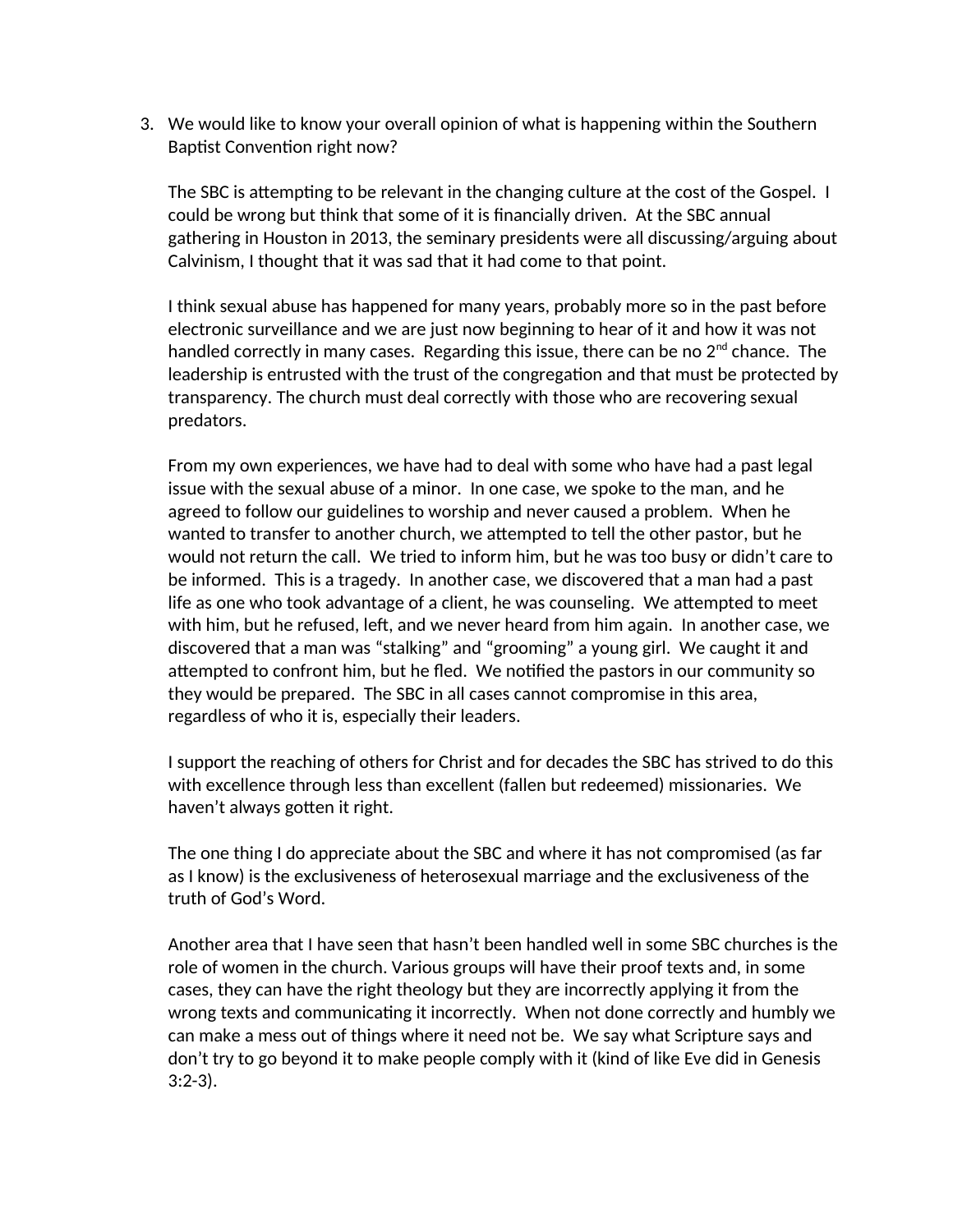4. What do you think of the embracing of CRT; the "wokeness" within the SBC?

This too has the SBC attempting to be relevant and engage in social issues that are not near as important as leading the lost to Christ. The SBC is to be an *evangelical organization, not a social organization.* I am much more attuned to Christ than the SBC. The SBC is not the savior of the world, Christ is, and my loyalty is to Him first.

So, when I come to something in the text that seems to be speaking into an area that the culture is all over the place regarding, I try to humbly reveal the context of the text and how that applies today, and from that, we treat everyone with dignity, respect, and at all times realize that the person we are addressing is someone that Jesus deemed worthy of His death. When we conduct ourselves humbly and treat others as we should, a lot of the wokeness will die (but not all) and what does not die, we cannot devote our resources toward as the more important task is leading the one nearest hell to Christ. However, when encountering a "woke" person, I always leave the Lord opportunity to work in the person's life. I don't want to get in His way.

5. What are your thoughts concerning the SBC president that was recently elected and all of the controversy surrounding him?

I am not one who gets too involved in convention politics, but I am aware of Ed Littleton and accusations regarding sermon plagiarism. The internet has made some preachers lazy, and it appeared that Ed was taking a shortcut to sermon preparation. It would have been ok for Ed to use the outline (the points) but utilize his own work and experiences to highlight the Biblical text and present his experiences and research as his own, not use another pastor's work as his own. This is unethical.

From what I have read, Ed has not been as timely, transparent, and forthright as he should be. According to what I have read, he used some resources from JD Greer with his permission. This is ok. What is not ok is preaching it as your own regardless of how much permission was given. The person in the pew was left to believe that what Ed preached was his own prayerfully sermon preparation and it wasn't.

6. Are you aware of the corruption within the North American Mission Board? If so, what are your thoughts on that?

I am aware of accusations regarding using tithes and offerings to help foster a favorable vote for Ed Littleton. Also, the accusations regarding prominent figures in the SBC receiving "financial perks" that should have been allocated for reaching the lost and not lining someone's bank account.

The church where I presently serve has had an eye on things like this for years and we give very little to the SBC via the Southern Baptist of Texas Convention which is the theologically conservative state convention in Texas. We fund missionaries and mission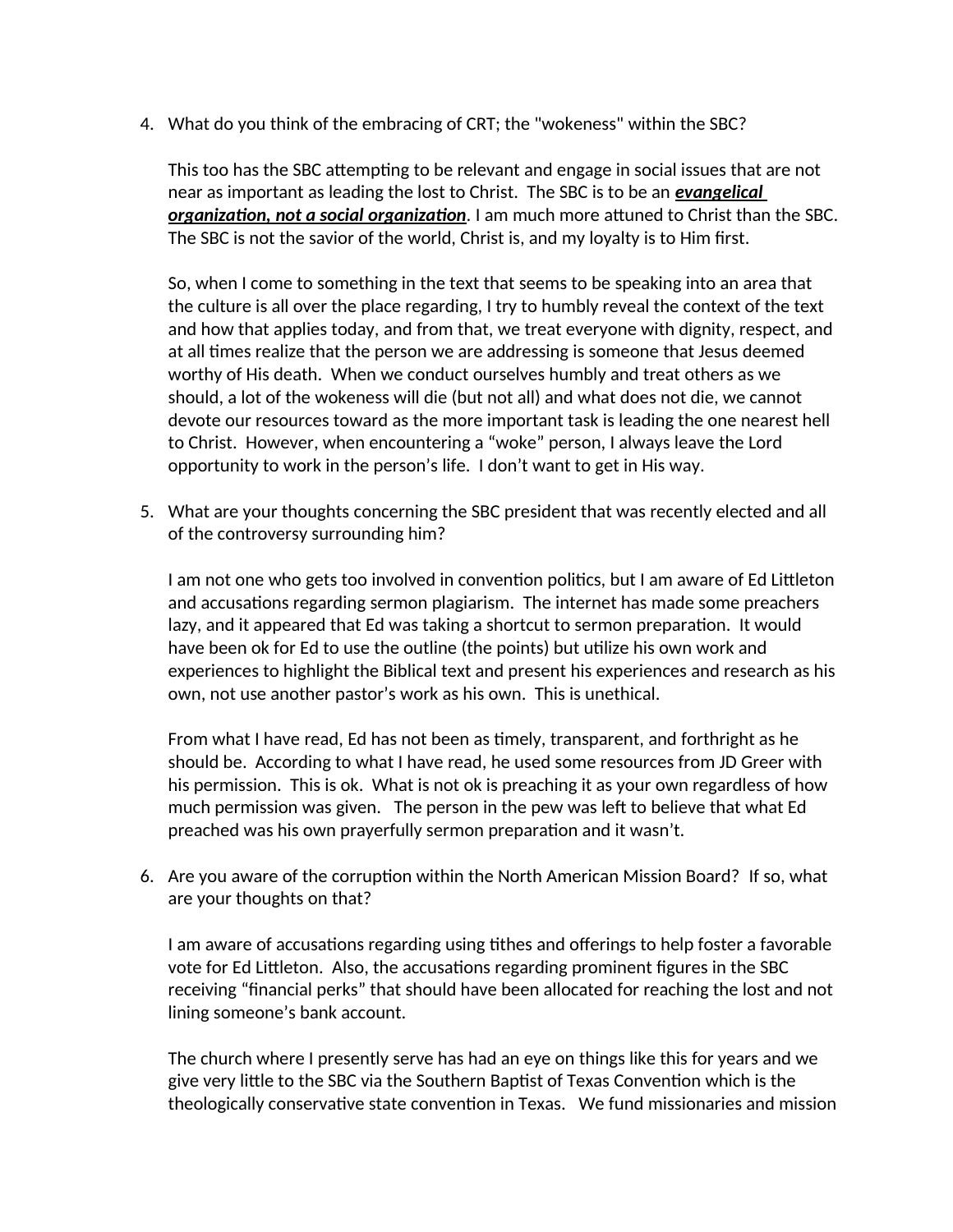agencies that are like-minded directly. Therefore, we are not contributing to those we are not in agreement with (some NAMB stuff). We get regular updates from those we support and if they are unable to provide an update, provide some sense of accounting, activities, results, etc., we no longer support them. We see ourselves as accountable for the financial resources we are stewards of.

7. What are your thoughts on Critical Race Theory and the "wokeness" that's been adopted by many churches and Christians in general?

There is one race: the human race. Christ is the equalizer and that is seen in Colossians 3:11 - In this new life, it doesn't matter if you are a Jew or a Gentile *(past religious and cultural background),* circumcised or uncircumcised *(ethnic and religious background),* barbaric, uncivilized, slave, or free *(lifestyle and employment status).* Christ is all that matters, and he lives in all of us.

Also, if one studies world history, mankind has done evil, ever since Genesis 3. Native Americans killed their neighbors and stole each other's land over and over. In Europe, nation upon nation conquered and enslaved others. In this country, there were things done that were not right. Unfortunately, the church in America turned a blind eye to it and should have read Exodus 21:16 - *"Anyone who kidnaps someone is to be put to death, whether the victim has been sold or is still in the kidnapper's possession.* 

Kidnapping someone is a theft of a person and was and remains today wrong.

However, it is high time that we learn from the past, quite blaming those that are long dead, and live for the now and the future. This advice is good even for the unbeliever.

I believe Critical Race Theory detracts from the real issue(s) and stirs up emotions where they are not needed or in ways that they are not needed.

Wokeness is also a terrible thing. If you recall, I told you about the sermon I preached; "Your Past does not Dictate Your Future" about the homosexual, one who has had an abortion, and one who has had a sex-change operation, that if they are seeking Jesus, they are welcome here with open arms. The other sermon had to do with truth and that untruth had its source in Satan as John 8:44 tells us. Therefore, the author and object of Islam is Satan.

I did not preach that to start a fight. It was a sermon to help us see through the demonic fog that has engulfed many believers and the churches they attend in the name of political correctness.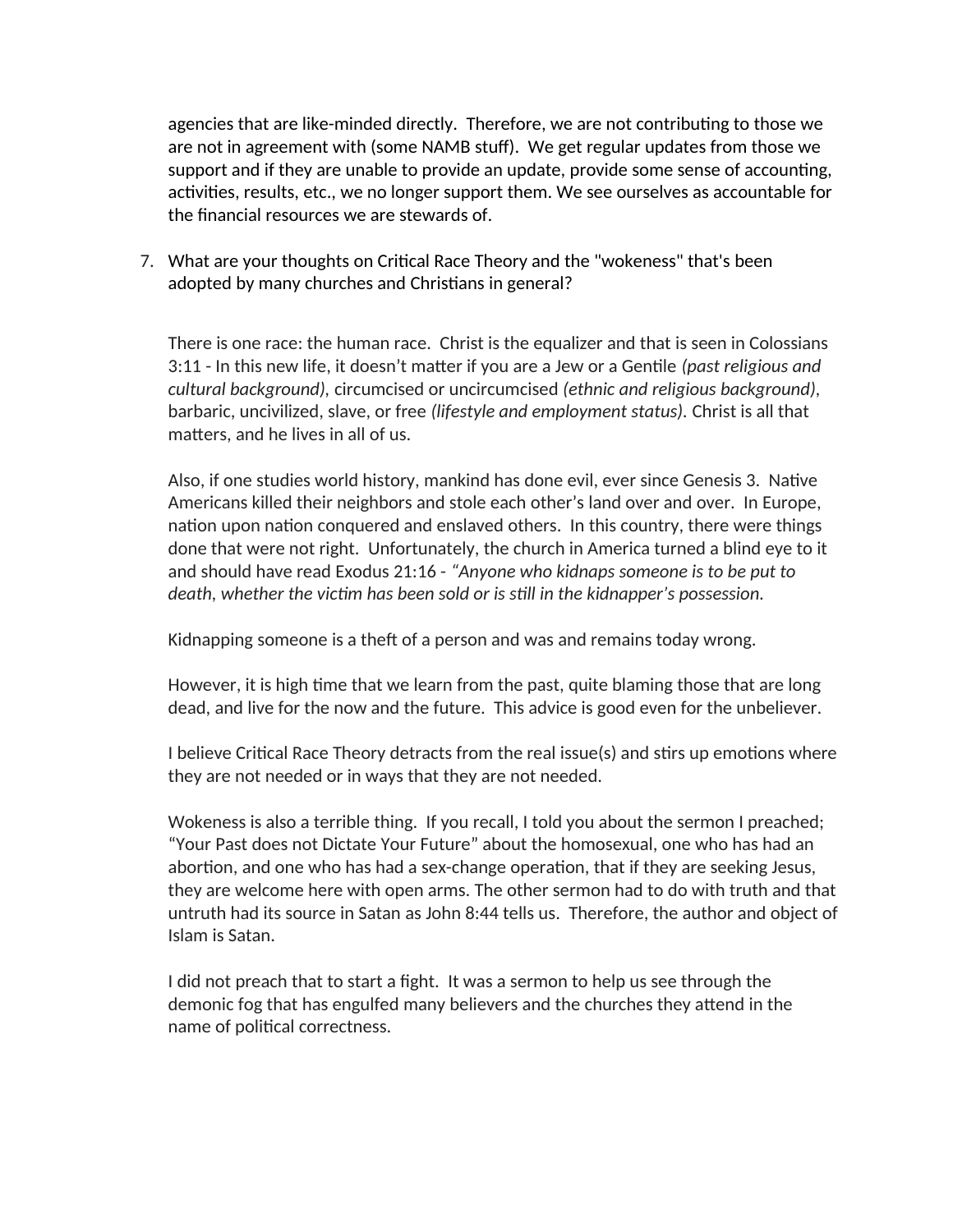Let me sum it up by this. I preach down the crease of the bible; truth but do so in love and speak in such a manner that the person knows or should know I'm more concerned about their soul than their social happiness.

8. What is your interpretation of Romans 13:1-5? (there are many believers who are not interpreting this passage correctly)

You are correct, many are not, have not interpreted this correctly. To understand this verse, we must recognize when it was said. Paul said it when Israel was under Roman rule. That is the immediate and specific context. However, it is also stated in a way that is timeless; meaning before and after the specific time in which it is given.

Some take this verse to mean explicit compliance with the government. This verse can't mean that. Look at North Korea, China, or the former Soviet Union. God never condones the arbitrary killing or aborting of a female child as was the case in China. This is just one example where a Christian is not to comply, even when it may require your martyrdom.

The Bible has NEVER called anyone to bow a knee to evil. There is always the right or greater good.

In Joshua 2, Rahab recognized the higher good and hid the spies. She defied her government. In Daniel 3:16-18 Shadrach, Meshach and Abednego refused to follow the government and its religious system. In Daniel 6, Daniel did not follow the government's religion and was thrown in the lion's den. These are but a few examples of a servant of God not going along with an evil government.

So, let's get to the time of Romans 13. Israel is under Roman rule, and they are there because of their disobedience. If you look at what is forewarned in Leviticus 26 and Deuteronomy 28, God forewarned the Hebrew people that if they followed His commands, they would prosper. If they did not, He would be patient with them but warned them what would come. One of the curses prescribed would be that they would have a foreign ruler over them. This of course took place in the exile but when they were back in the land and still disobedient, they had a foreign ruler over them; Rome. Rome ruled over them because of their disobedience and that rule was harsh. However, they were allowed to worship at the Temple, observe the Old Testament laws, etc. However, due to disobedience, Rome ruled over them.